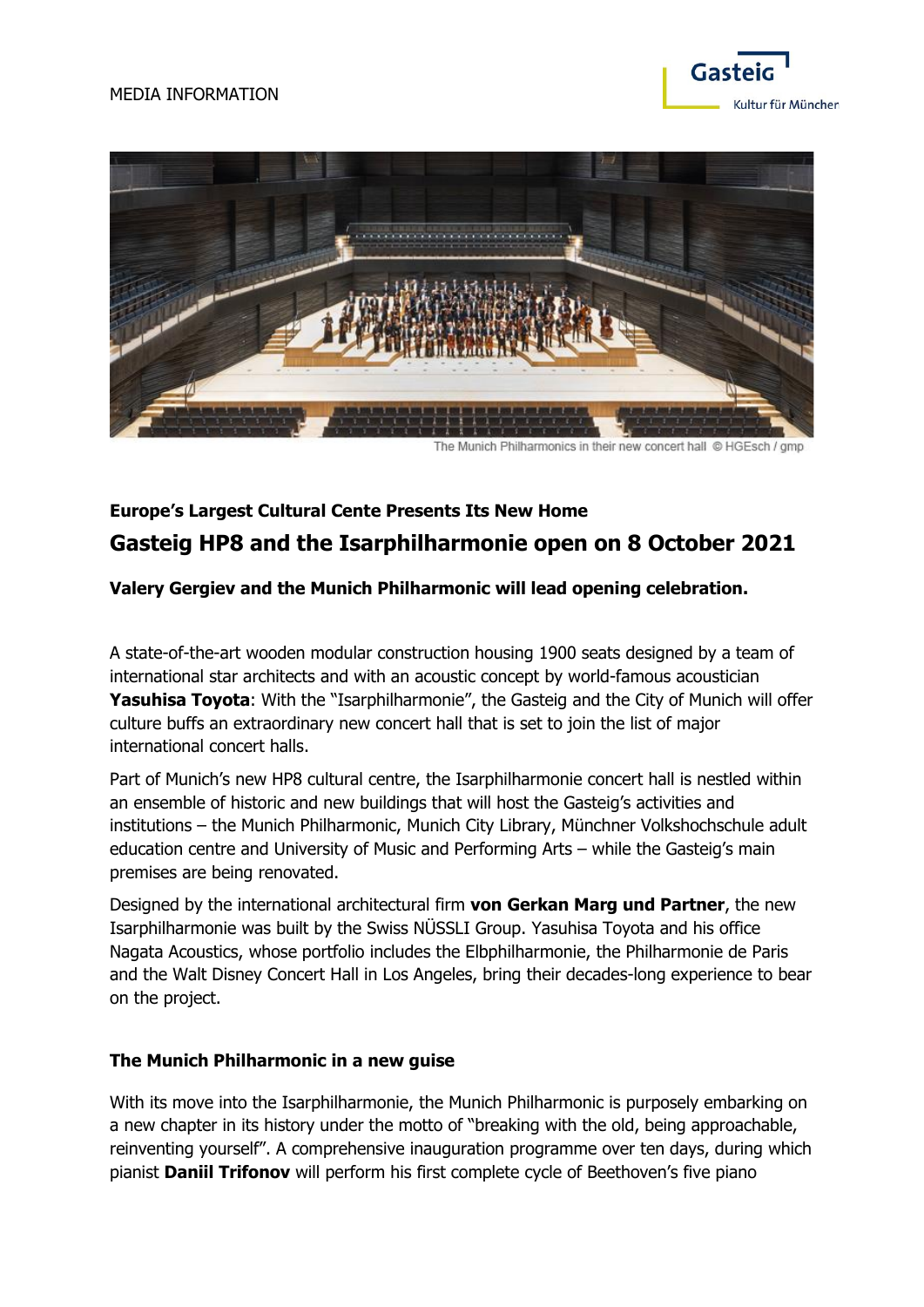

concertos with the Munich Philharmonic and the Mariinsky Orchestra, is just the beginning. Plans include a wealth of unusual special programmes, some of which will be held in collaboration with local artists and actors and include neighbourhood concerts at unusual venues in the new neighbourhood, late-night formats, a musical for all the family, themed festivals with surprise acts, and new concert formats developed together with greats such as **Steven Walter**. Of course, visitors can also expect a top-class symphonic programme: internationally sought-after artists such as **Zubin Mehta**, **Kent Nagano**, **Paavo Järvi**, **Yefim Bronfman**, **Barbara Hannigan, Isabelle Faust**, **Camilla Nylund**, **Lisa Batiashvili** and many more will be performing at the Isarphilharmonie in the coming season. The spirit of adventure is also expressed in eight world premieres that the Munich Philharmonic will present in the course of the season, with themed programmes in January.

#### **At the new site, culture awaits round every corner**

Access to the Isarphilharmonie will be via the so-called "Hall E", a listed industrial building that once served as a transformer hall. Being at the heart of the site, it houses all the information points and central facilities as well as a gallery, cinema, café, bar and, over several levels, the Munich City Library. Conceived as a barrier-free meeting place for all, Gasteig HP8 was designed with accessibility in mind, including the City Library's innovative Open Library concept.

Three temporary new buildings provide space for the Münchner Volkshochschule adult education centre, the "Kleiner Saal" (a smaller auditorium for chamber music) and a restaurant; the University of Music and Performing Arts Munich; and a multifunctional auditorium. The Munich Chamber Orchestra will also join the Gasteig family at its new location.

Following the grand opening on 8 October, celebrations of the move into the interim premises will span several months, with an extensive programme of which each of the Gasteig's institutions will take the patronage for a month to showcase the Gasteig's multifarious offering.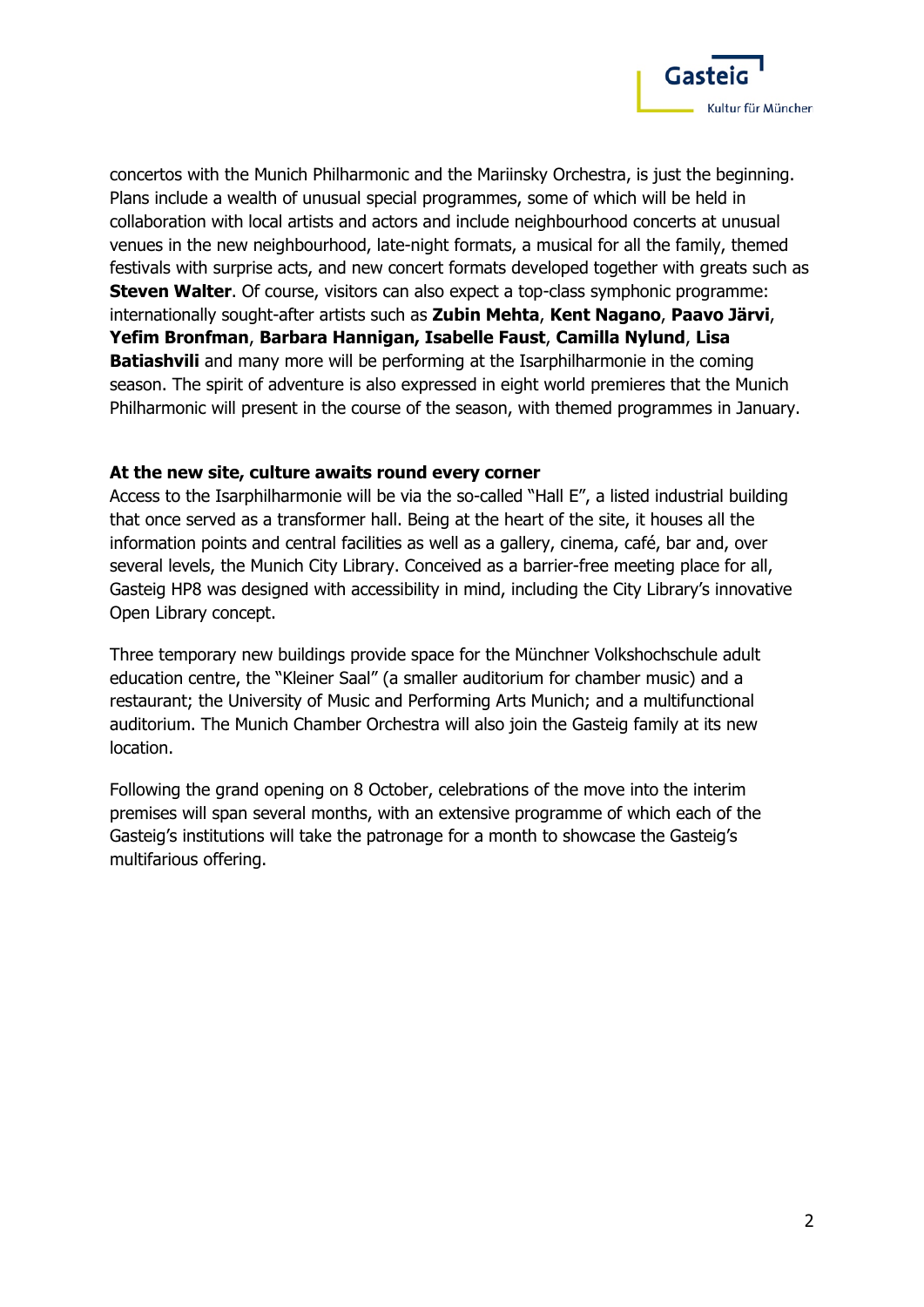

#### **Clear visions for the Gasteig HP8**

"The inauguration of Gasteig HP8 shows once again that culture is a priority in Munich. While the Gasteig is undergoing renovation, our city will have a new source of inspiration and interchange that will play a vital role in nurturing and growing our cultural landscape."

#### **Dieter Reiter, Lord Mayor of Munich**

"The Isarphilharmonie will be a pioneering concert hall with excellent acoustics. I look forward to fantastic live performances and to being able to welcome music fans from near and far."

#### **Valery Gergiev, Principal conductor of the Munich Philharmonic**

"The Gasteig HP8 will become an icon. People can already feel the vibrant, innovative aura that the new cultural complex housing the Gasteig and the Isarphilharmonie at its centre will emanate. The artists and craftspeople already based here will only boost the diversity that the Gasteig can offer."

#### **Max Wagner, Managing Director of Gasteig München GmbH**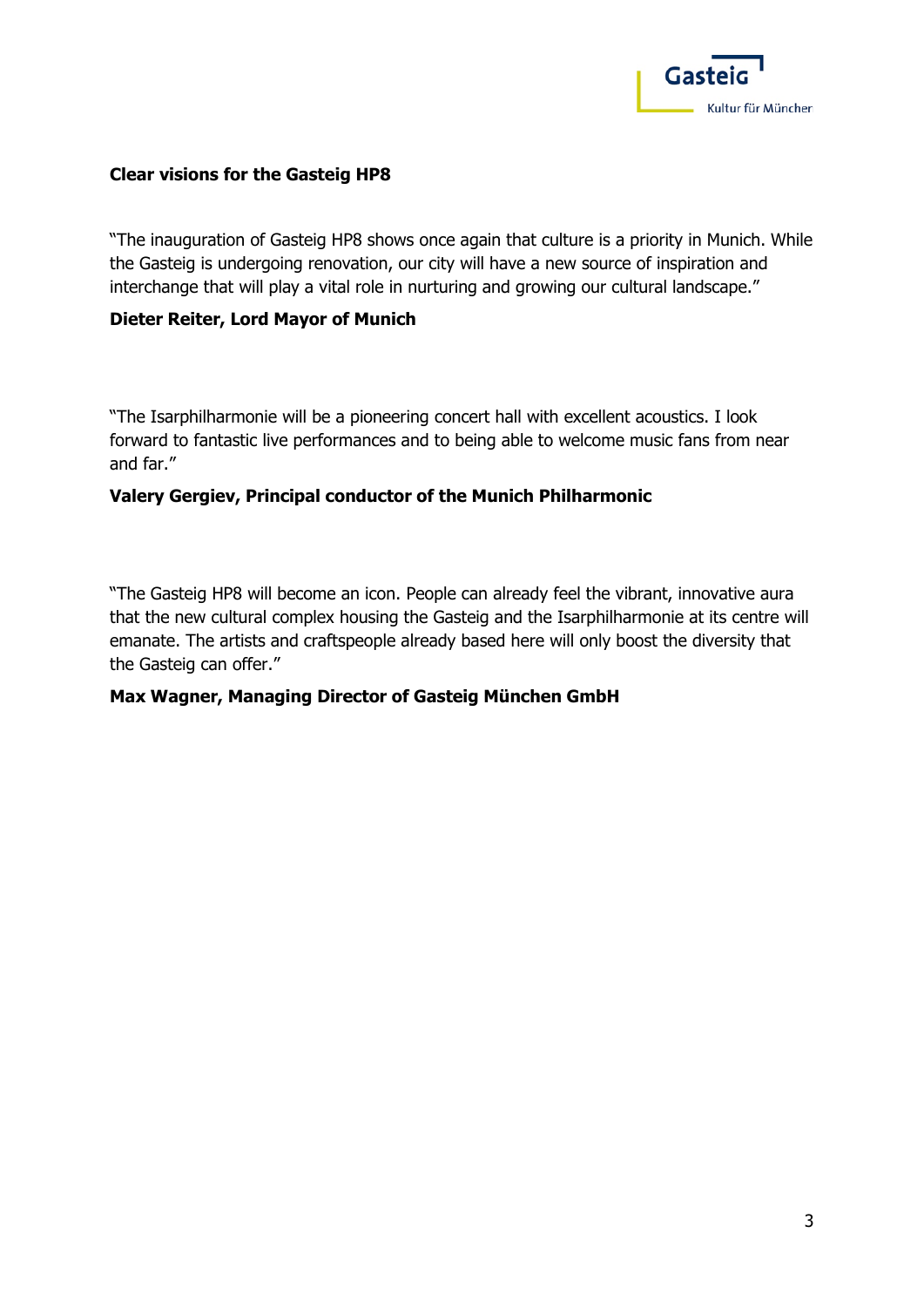

# **On the acoustics of the "Isarphilharmonie"**

The acoustical design of the "Isarphilharmonie" concert hall presented a unique challenge: creating a concert venue of the highest acoustical standard for the city of Munich and for the Munich Philharmonic Orchestra, one of the world's most prominent and history-rich ensembles, but for a construction planned to be used only a few years and subsequently dismantled. From our previous experiences working alongside Maestro Valery Gergiev, we also knew that the artistic ambitions for the "Isarphilharmonie" would match that of any well-established concert hall built to last centuries. Back in Spring 2018, we therefore embarked in this design adventure in close collaboration with design architects gmp architects and Kunkel Consulting with the firm objective of turning potential compromises into bespoke solutions for a one-of-a-kind project.

To best serve the musical qualities of Munich Philharmonic and future visiting ensembles, our primary goal was to create a careful balance between a high clarity of sound on the one hand, and a rich and enveloping reverberant acoustics on the other hand, conveying the sound produced by the performers on stage in the most faithful manner possible to the audience.

The seating layout and sound-reflecting surfaces in the hall were carefully shaped to create an intimate relationship between audience and musicians, and to ensure a well-balanced and even distribution of essential sound reflections. Together with gmp architects, each step of the design aimed at keeping the audience as close to stage and engaged as possible, whilst ensuring that the necessary sound-reflecting surfaces were placed and oriented optimally. Careful design of the walls around the stage and ceiling above provides performers with a precise and reliable acoustic response. The stage area is dimensioned for large musical ensembles, and fitted with motorized risers in a semi-circular arrangement to allow for a compact three-dimensional stepped arrangement of musicians, essential to good ensemble communication and cohesion. The stage apron can be lowered to reduce stage depth and increase seat count for crossover events. The facetted walls and ceiling geometries respond to the need for pre-fabricated replicable elements on the one hand, and the need to distribute sound reflections throughout the hall while avoiding detrimental sound focusing or echoes on the other. Massive composite-timber panels and steel structure are used in lieu of concrete to ensure the mass required to reflect low frequency sound, while shallow horizontal battens are applied to the surfaces to scatter high frequency reflections. The stage floor is built with a carefully-selected timber decking supported by a flexible structure over a resonant cavity, allowing for the floor to serve and act as an extension of musical instruments.

Thus, this new concert hall is expected to offer the most beautiful acoustic space possible, even with its original ephemeral mission, and to be completely at the service of Munich's musical life for years to come.

#### **Yasuhisa Toyota**

Nagata Acoustics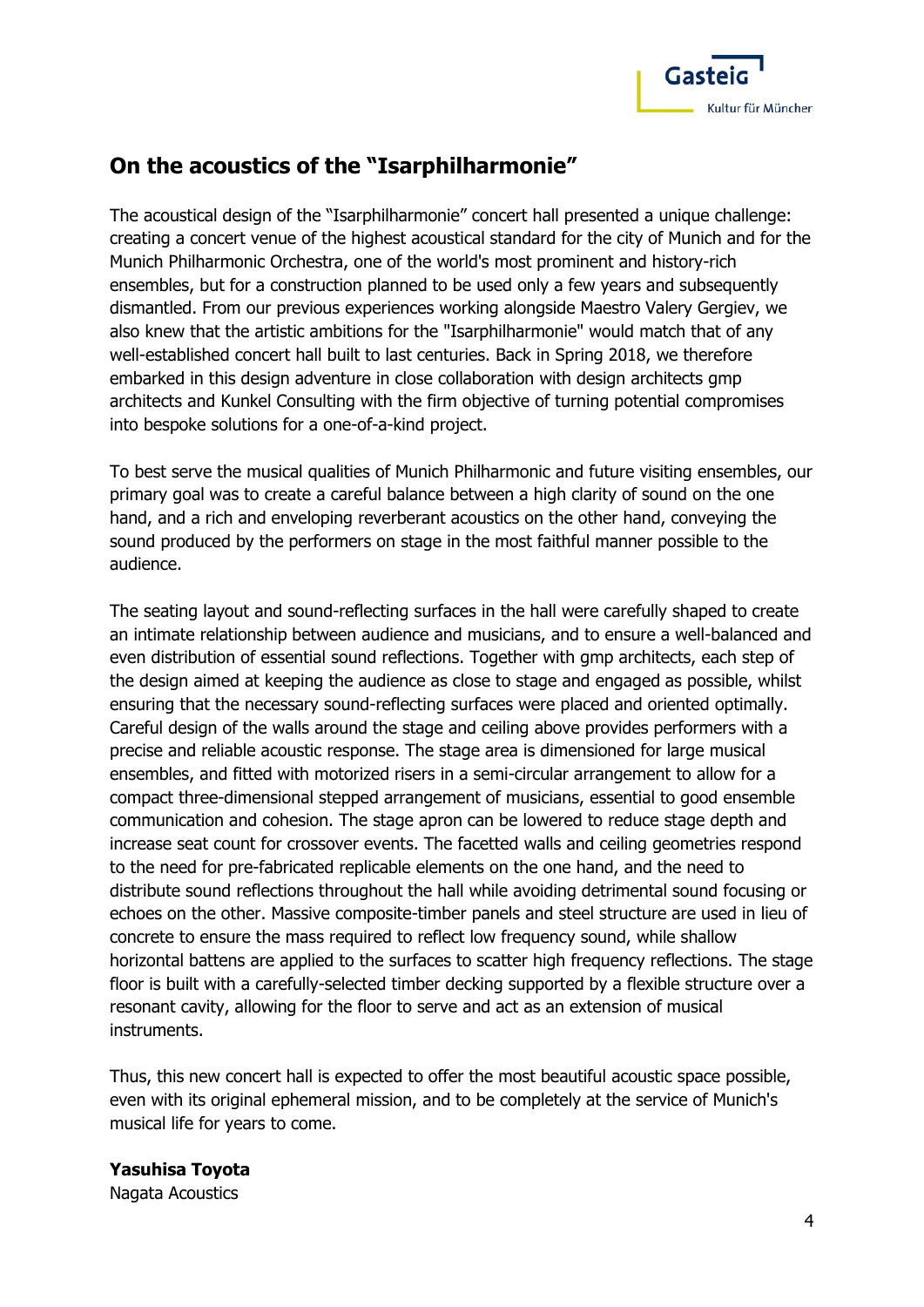

## **The Gasteig institutions at a glance**

#### **The Munich Philharmonic**

The Munich Philharmonic is the resident orchestra of the Gasteig Philharmonic Hall. Founded in 1893, the city's orchestra enjoys an outstanding reputation both at home and abroad. Its principal conductor since the start of the 2015/16 season is Valery Gergiev – the latest in a line of charismatic conductors of the Munich Philharmonic that include Lorin Maazel, Christian Thielemann, James Levine and Sergiu Celibidache. "Munich's orchestra" regularly gives concerts with internationally renowned soloists and guest conductors, boasting a repertoire that is as varied as it is demanding. With the "Spielfeld Klassik" cultural education programme and low-threshold offers such as the »MPHIL 360°« festival, the orchestra targets new audiences.

#### **The Munich City Library**

As Germany's largest lending library, the Munich City Library serves the needs of Munich's ever-growing population. A key institution of culture and lifelong learning, international openness and inclusion, the City Library in the Gasteig welcomes more than 3000 visitors a day. Its varied programme of events and wide selection of literature, newsprint, films and other media make the library a centre of knowledge, exchange and information as well as a popular meeting place and learning venue. In the interim locations Gasteig HP8 and Gasteig Motorama, the Munich City Library plans to implement an innovative Open Library concept.

#### **The Münchner Volkshochschule adult education centre**

With its educational and cultural offerings, Munich's centre for continuing education is unique in Germany. As the country's largest adult education centre, the Münchner Volkshochschule (MVHS) promotes learning in the fields of languages, health, the environment, the arts, culture and creativity, politics and society, work and careers, as well as basic education and school-leaving qualifications. It also offers courses in more than 55 foreign languages at all levels, from Albanian to Vietnamese. Around 28,000 migrants learn German at the MVHS every year. In addition to its extensive course programme, the MVHS runs a forum for public debate and communication of scientific knowledge with its Open Academy in the Gasteig.

#### **University of Music and Performing Arts Munich**

The University of Music and Performing Arts Munich (HMTM) is one of Europe's most renowned and diverse training centres for music, dance and theatre professions. At five different locations in Munich with about 500 teachers, 1200 students learn their trade in around 100 different study programmes. The courses range from orchestral and keyboard instruments to jazz, historical performance practice, folk music and church music to music journalism and cultural management. With its concert halls, classrooms and rehearsal rooms, the Gasteig is an indispensable location for the university.

#### **Münchener Kammerorchester (MKO)**

Internationally renowned for its exceptionally creative programming and the homogeneity of timbre that can only come from a long history of making music together, the MKO is blazing a trail for orchestras in Germany and beyond. Under the leadership of principal conductor Clemens Schuldt, the MKO will continue to present daring, associative programmes combining works from the past and the present. With no aesthetic preconceptions and a love of experimentation, Schuldt and the orchestra place their trust in the sheer impact and emotional intensity of contemporary music, as evidenced by numerous commissioned works that the MKO has premiered in recent decades.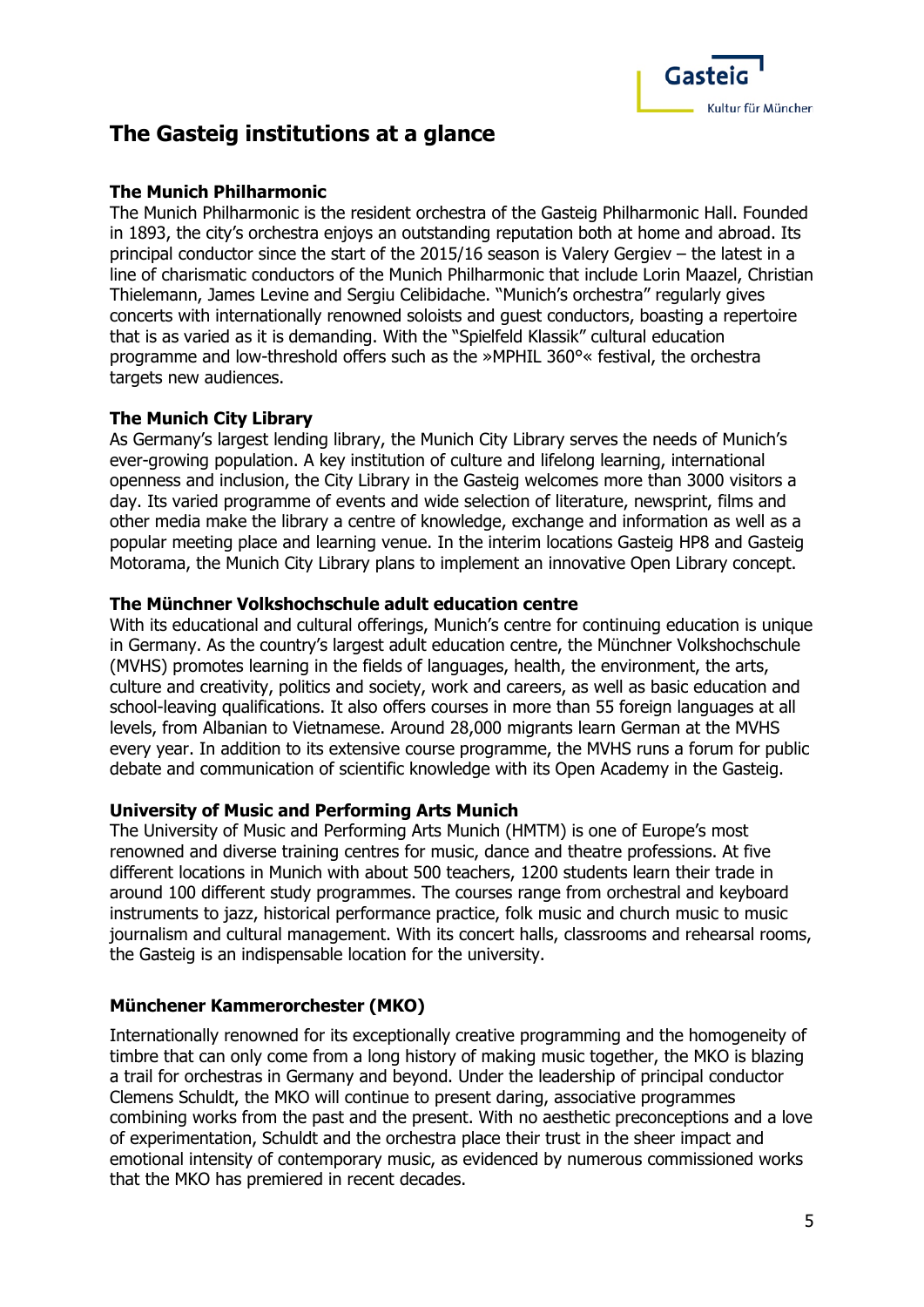

## **GASTEIG HP8 – Facts and Figures**

## **GENERAL INFORMATION**

#### **Aim**

For Gasteig visitors, the cultural and educational programme remains almost unchanged: The Munich Philharmonic, the Munich City Library, the Münchner Volkshochschule adult education centre, the University of Music and Performing Arts, The Munich Chamber Orchestra, the Gasteig München GmbH. What's new is the exciting collaborations with local creatives on the HP8 site.

### **Schedule**

- City Council resolution of 2017: Gasteig to be renovated, temporary premises to be sought
- From April 2019: Preparations on the Stadtwerke München site
- March 2020: Start of construction
- October 2020: Topping-out ceremony on the interim Philharmonic Hall
- January 2021: Name competition for the site and the Philharmonic Hall
- October 2021: Grand opening of the Philharmonic Hall as well as Hall E and Hall X
- by March 2022: Successive move into the other buildings

#### **Involved parties**

- Planning: Gerkan, Marg und Partner (gmp)
- General contractor for Philharmonic Hall and modular buildings: Nüssli Group
- Acoustics: Yasuhisa Toyota, Nagata Acoustics

#### **Costs**

- Construction costs for Gasteig HP8: approx.  $\epsilon$  70 million euros
- Of which approx.  $\epsilon$  40 million for the Isarphilharmonie

#### **Location**

Hans-Preißinger-Straße 4–8, near the city centre, easy to reach by public transport, connection between nature (Flaucher, Stadtbach), industry (Heizkraftwerk Süd power station, Grossmarkthalle) and residential properties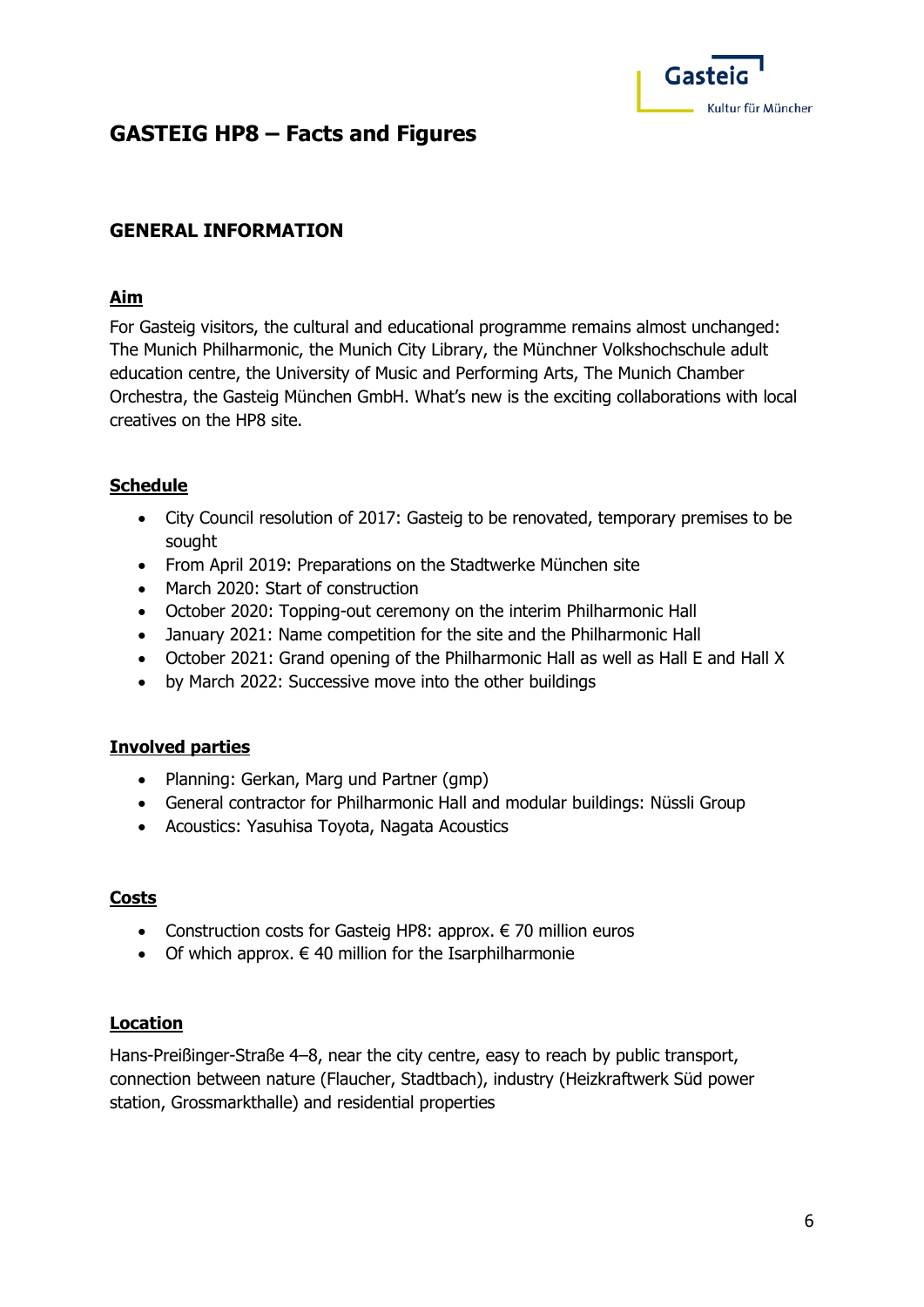

## **SITE**

## **Area**

- Total approx. 12,000 m2 (cf. Gasteig 23,000 m2)
- Hall E (7500 m2), concert hall (approx. 8000 m2), 3 modular buildings (total approx. 10,600 m2)

## **HALL E**

- Listed transformer hall of the Stadtwerke München utility company, steel roof construction (glass roof and transparent ceiling) largely still in its original state
- The aim is to preserve the character and architectural features of the hall
- Centrepiece of Gasteig HP8
- This is where the institutes' interconnections and offerings are most visible, where experiments take place and new approaches are tried – also with regard to the New Gasteig in Haidhausen

## **Ground floor**

- Information
- Ticket sales
- Munich Philharmonic subscription office
- Foyer, cloakrooms and access to the Isarphilharmonie
- Bar & café
- Lending station of the Munich City Library
- Münchner Volkshochschule adult education centre with registration and Aspekte Galerie
- Projektor (event hall/cinema, multifunctional, 99 seats)

## **Upper floors**

- Munich City Library with »open library« concept, open seven days a week until late in the evening (and the event space Generator)
- Cultural education
- Goldsmith workshop of the Münchner Volkshochschule

## **Isarphilharmonie**

- During the general refurbishment of the Gasteig, the only large concert hall in Munich apart from the Herkulessaal
- for the Munich Philharmonic, but also for the Bavarian Radio Symphony Orchestra (BRSO), guest orchestras and third-party events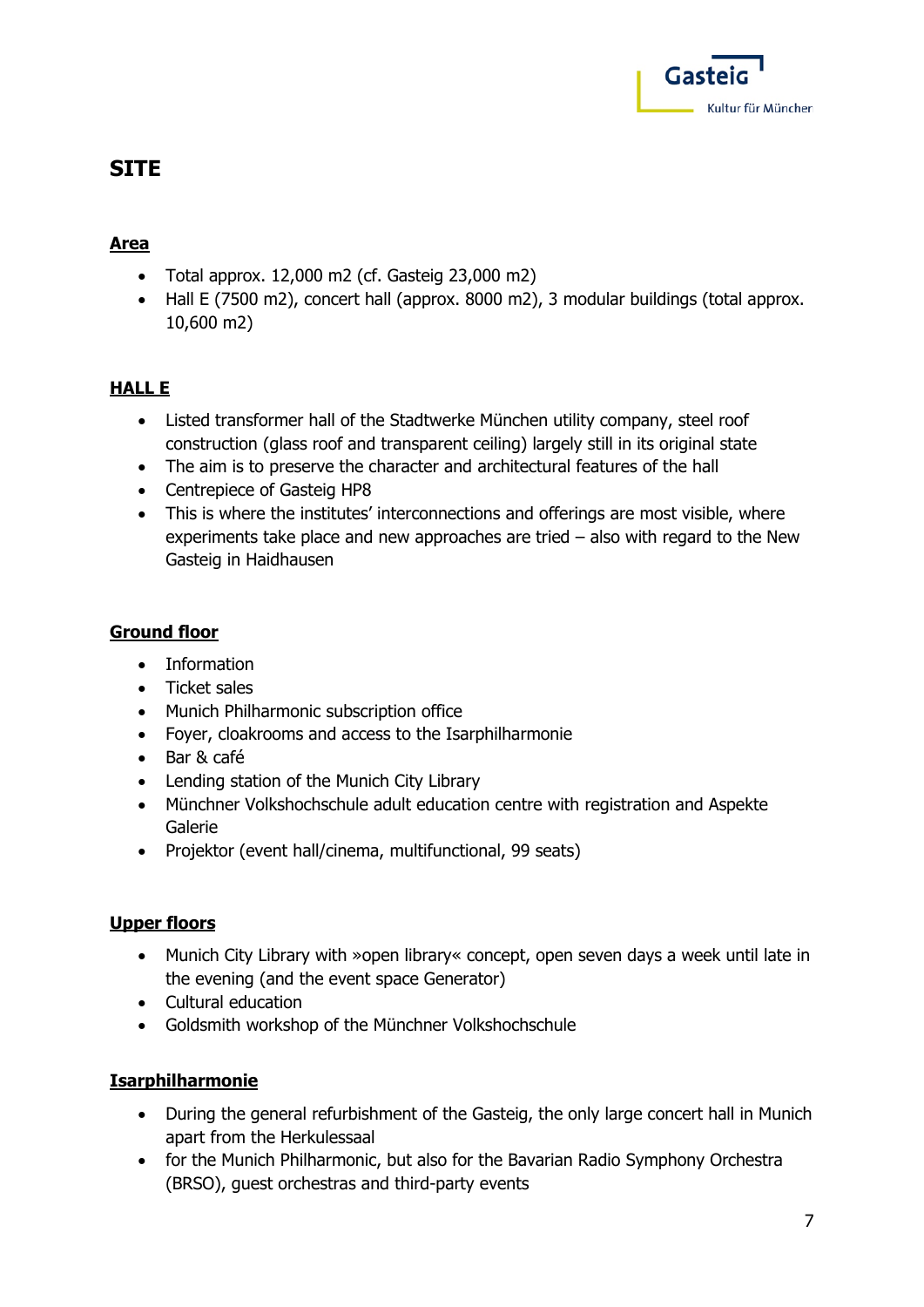

- Planning: Gerkan, Marg und Partner (gmp): internationally active architectural firm, including Berlin Tegel (1974), Berlin Hauptbahnhof (2006), renovation of Dresden Kulturpalast (2017)
- Acoustics: Yasuhisa Toyota, Nagata Acoustics (Elbphilharmonie, Philharmonie de Paris)
- Modular design: New building, constructed largely of prefabricated elements (steel construction), inserted wooden concert hall (softwood/spruce)
- Overall building height: 24 m, volume 55,000 m3
- Seats: 1840 to 1956, depending on stage layout
- Variable stage depth 11/13/14 m

### **Hall X**

- Newbuild, one storey (approx. 5.9 m high)
- Multifunctional hall (with adjoining rooms); approx. 250 seats
- Use for different formats: cinema, readings, dance, theatre, receptions

### **Building K**

- Newbuild, 6 storeys (approx. 25 m high)
- Münchner Volkshochschule on the 5 upper floors, mainly classrooms,
- workshops, photo studio
- On the ground floor »Kleiner Saal« (small hall) with 108 seats for classical music, chamber music, cinema, lectures; also used for their concerts by the University of Music and Performing Arts Munich
- Restaurant GAiA (approx. 80 seats)

## **Forum (directly in front of Hall E)**

• Open space with restaurant terrace (80–100 seats)

## **BUILDING G**

- Newbuild, 5 storeys, height 17.9 m
- Main user: University of Music and Performing Arts Munich
- Especially practice and teaching rooms

#### **REHEARSAL HALL, HOUSE C**

- Multifunctional hall for approx. 90 people
- Rehearsals, events, cultural education, receptions

## **Existing building HP8**

- Building F: Artists' studios
- Training centre of Stadtwerke München
- Buildings A–C (including Designliga, Architekturbüro Clemens Bachmann, IMAL International, Munich Art Lab, artists, ...)
- Building H (Senjak tyre workshop)